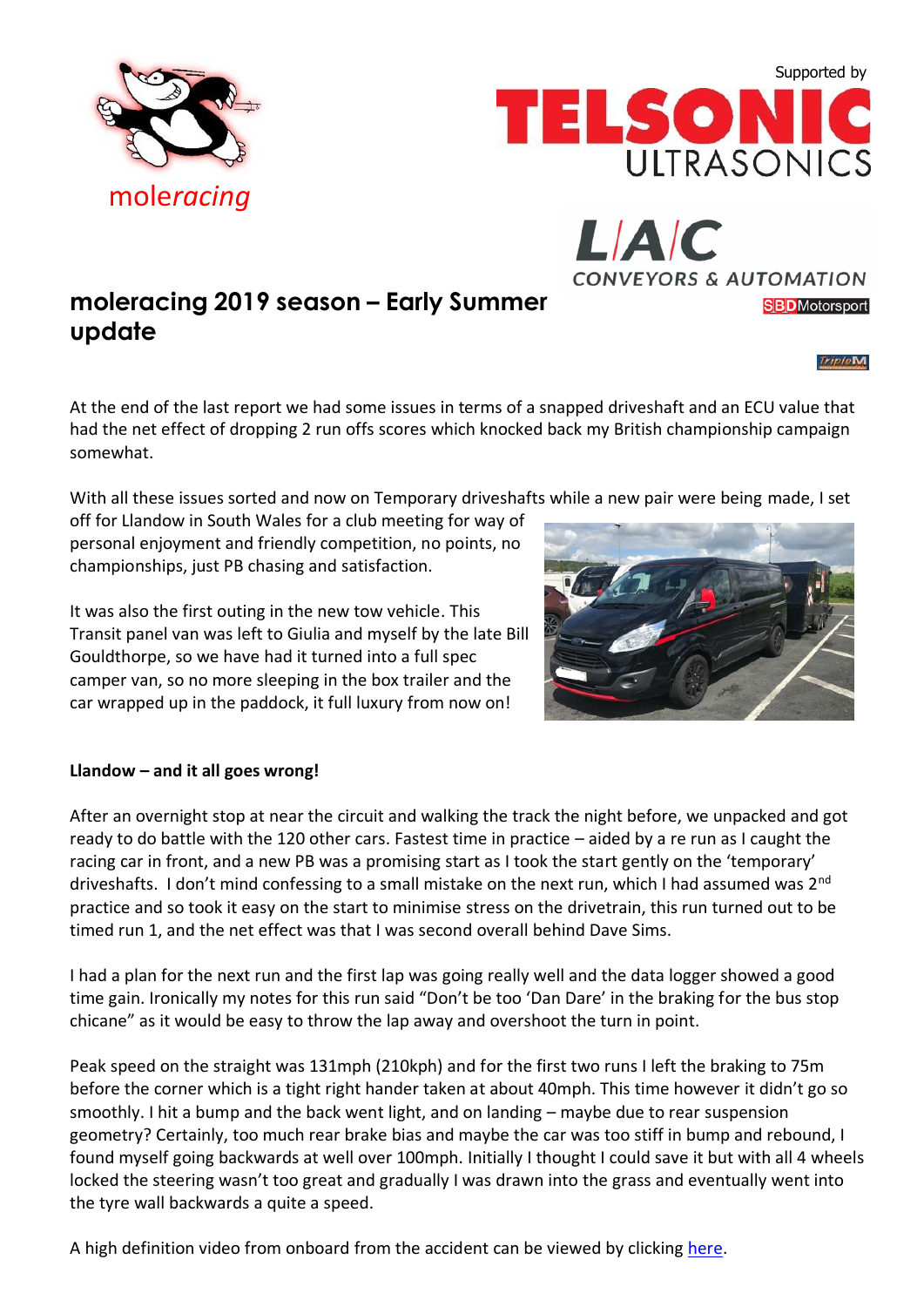The ripped off the wing, the floor, the wheel, all the right rear suspension elements, the exhaust and broke the gearbox end casing. I was a bit shaken, but more concerned about the cost initially of getting all back together. A trip to the ambulance for a check over and in the meantime the car had been recovered to the truck and brought back to my paddock position.

We had fun getting it into the trailer but there were plenty of helping hands- see above. Getting it off at home was



equally challenging but with help from local competitor Gary Thomas, we managed ok.



I didn't drive home that night but had a few beers on a nice welsh campsite, taking in the view from a cliff top walk and contemplating how lucky I had been in hindsight that I wasn't sitting in the A&E at Cardiff hospital.



I cancelled the next two events – Crystal Palace and the two British rounds at Blyton. I dropped off the floor moulds to John Hansell from who was attending Blyton supporting Simon Bainbridge, and he pulled out all the stops and made 3 new floor tunnels, the strakes, two end plates and repaired the main element in only 4 days flat. Also within the week Mark Bailey welded and tapped the gearbox casing and Alan Mugglestone supplied new pushrods and brackets. I had a spare set of wishbones and brackets and rear wing support in stock for such and eventuality. So, after a lot of hard work, some 2.5 weeks after the accident we had the car rebuilt and set up again for Pembrey weekend.

Having missed 6 run offs, I now have limited events to drop scores and had dropped to  $13<sup>th</sup>$ , so it's all upwards from here I hope.

## **Pembrey**

The exciting flowing track is always worth the effort of getting too, and my annual fix of Welsh cakes from the Shell garage in Llanelli!

The fast flowing circuit is an exciting challenge and the run is long over

1.75 laps and suits the power cars. Admittedly I was helped by the Calder's retiring due to a radiator problem, but I beat 6 more powerful cars to come 4<sup>th</sup> overall, with Terry Holmes taking the win, so very pleased with the comeback.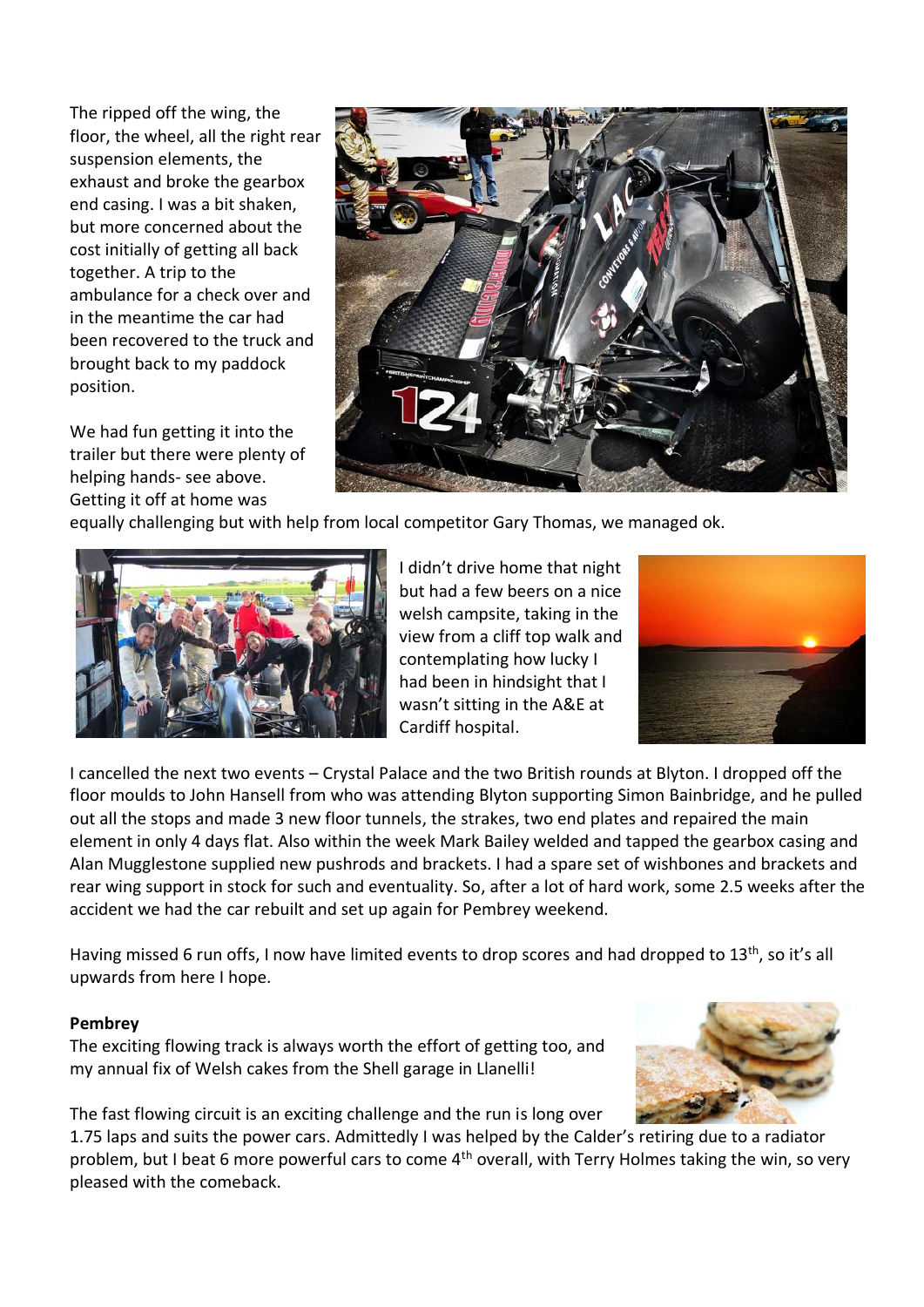Unfortunately Martin Pickles wasn't so lucky and was having a great day in the car but kept his foot in a bit too long and had this accident which has curtailed him for a month or so as shown here in this excellent capture from Mark Little.



The following day delivered the rain promised and it was chance to try out the new Pirelli wets – exactly the same compound as they use in F1 and they were unbelievably good. Around 5 drivers up and down the pit lane were using them out of the wrapper! It was as though you were driving in the dry, despite the rooster tales coming off the rear of the car and 135mph in the wet was no problem.

The official 'fastest time of day' award is set during the meeting before the run offs and

although it was tight, I was very pleased to bag my first FTD of 2019 at a British round and sneaked ahead of fellow 2 litre driver and engine supplier Steve Broughton by 0.01 of a second after nearly 2 minutes of track action!

| O/All<br>Pos   | <b>PIC</b>     | <b>No</b> | <b>CI</b>      | <b>Name</b>                                    | TIMED <sub>2</sub> |
|----------------|----------------|-----------|----------------|------------------------------------------------|--------------------|
| 1              | 1              |           | 10 5D          | <b>Stephen MILES</b><br>Van Diemen RF96        | 116.62s            |
| $\overline{2}$ | $\overline{2}$ | 5         | 5 <sub>D</sub> | <b>Steve BROUGHTON</b><br>SBD Dallara F3RB01   | 116.63s            |
| 3              | 1              | 4         | <b>5E</b>      | <b>Terry HOLMES</b><br>Lola Tegra Judd         | 118.29s            |
| 4              | $\overline{a}$ |           | 2 5E           | <b>Colin CALDER</b><br>Gould GR55              |                    |
| 5              | $\overline{3}$ | 6         | <b>5D</b>      | Matt HILLAM<br>SBD Dallara F3RB01              | 119.67s            |
| 6              | 1              |           | 16 4C          | <b>Jeff WILTSHIRE</b><br>Zeus Challenger EVO11 | 119.73s            |
| 7              | 3              | 1         | 5E             | <b>Heather CALDER</b><br>Gould GR55            | 120.99s            |
| 8              |                |           | 5E             | <b>John GRAHAM</b><br>Gould GR55B              | 121.76s            |



Simon Bainbridge had an exciting lap when his left front wheel parted company with the hub, showing the paddock in ball bearings!





So I left Wales feeling rather pleased with all the expense and effort of the last 3 weeks in turning the car around from the crash.

# **Abingdon**

Abingdon was just a fun club meeting that I went back to this year to defend my win from last year.

Lying 3<sup>rd</sup> from 120 cars at the half way point, I was a few tenths behind Graham and Llandow winner Dave Sims, but clutch issues side-lined him for the afternoon. Then Graham Blackwell came back on a tow truck after hitting a bump and bending a rear push rod at high speed on the back straight. Whilst we were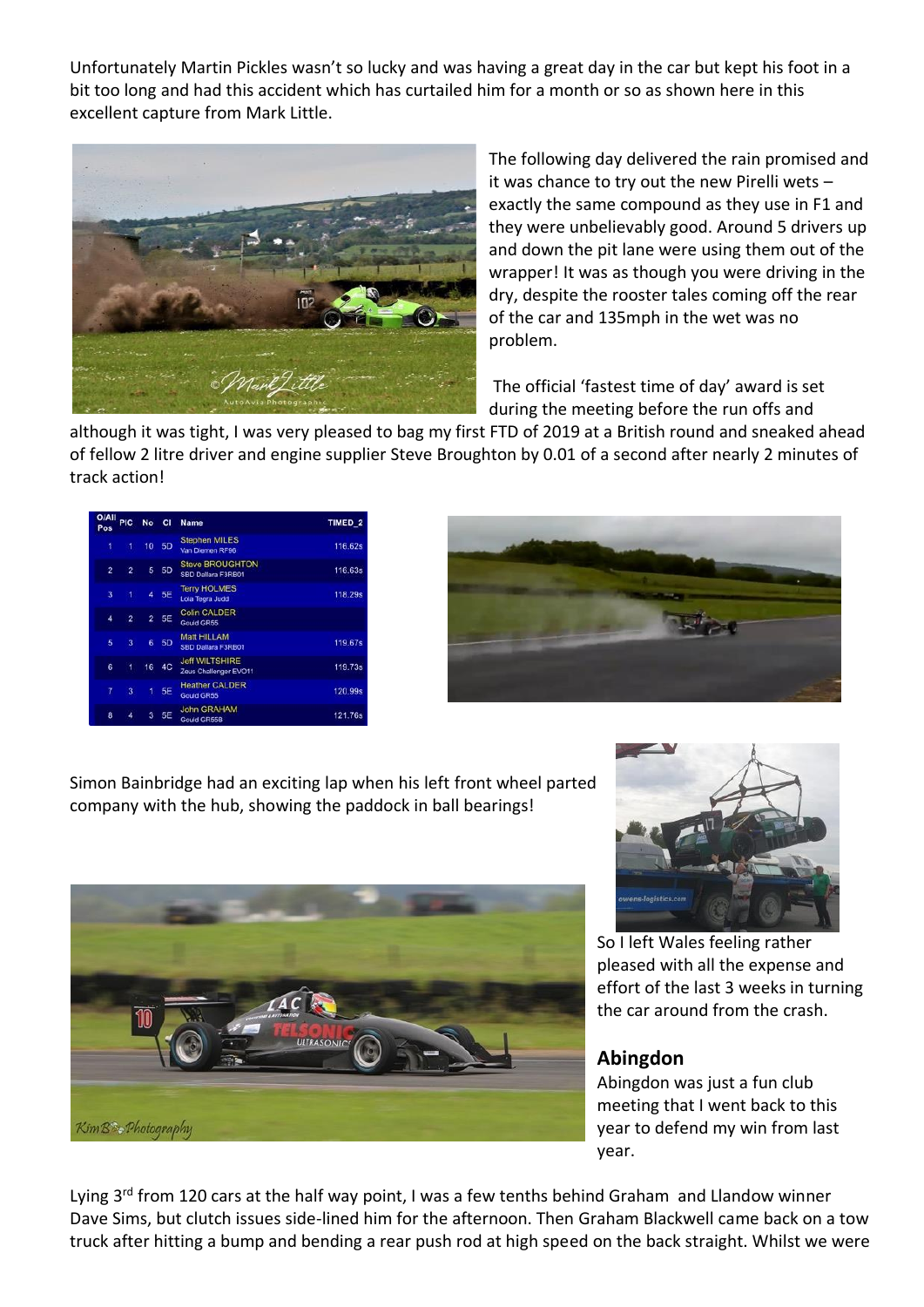looking at his damage, I thought I better check mine – and my car was similarly damaged, after hitting the same bump. A gentle run was all that was needed for the win so I put a spare on and set off.

Unfortunately the bump inflicted it damage again and I found myself at 130mph with only 3 wheels in contact with the ground, the right front being some 100mm off the track and steering somewhat dodgy. I knew the floor was scraping as I could hear the grinding so slowly brought the car to a stop in about 600m and inspected the damage!

So I got away with that, just wallet bruised again, though nowhere like the £1500 the Llandow accident caused!



## **Aintree**

The next meeting British was at Aintree and we were in for the full roasting of summer! It is a short intense track, only 3 corners but that puts the pressure on even more. Due to the nature of the long straights, power comes into its own and I didn't do too well and finished 10<sup>th</sup> in the run off. But hey!, I am on the up now and clocked in at 10<sup>th</sup> on the leader board and adding scores whiles others are dropping!



Lydden Hill this Saturday near Dover, I often go well here so who knows!

Steve